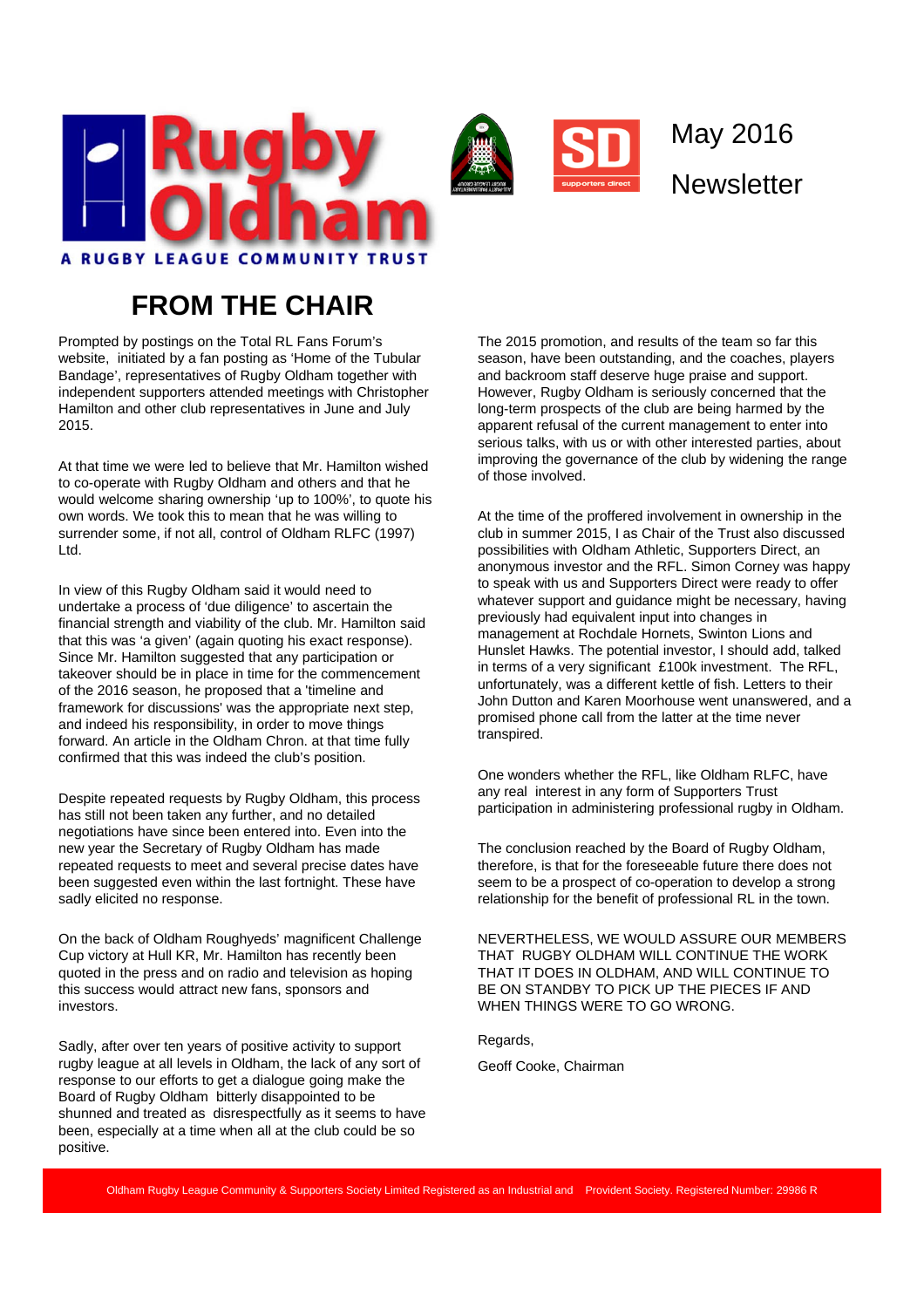## **STANDARD CUP FINAL 2016**

On a sunny Good Friday the 2016 Oldham Standard Challenge Cup was played out before a good sized crowd between Saddleworth Rangers and Rochdale Mayfield on Oldham Rugby Union's Manor Park. Mayfield were playing in their fifth consecutive final and Rangers their seventh in the last nine seasons.

Both Kevin O'Rourkes' Napier Windows and Rugby Oldham once again illustrated their support for amateur rugby league in and around the town by sponsoring the game and man-of-the-match respectively.

Mayfield's coach and talisman Matt Calland was shown the red card early on. Rangers boosted by this ran out 20-18 winners in arguably the most exciting final in the last few years.

The man-of-the-match selected by former Oldham and Lancashire forward Ray Clark was Saddleworth's centre-threequarter Josh Brown.



Geoff Cooke, Rugby Oldham Chairman, presents the man-of-the-match tropy to Josh Brown

# **FORTHCOMING EVENTS**

Opposite are a number of forthcoming events that have been brought to our attention, some of which might be of interest to our members.

They are free to attend and we'd encourage anyone with an interest in Rugby League to get involved.

# **OLDHAM RUGBY LEAGUE HERITAGE TRUST**

### **Video Conversion Project.**

Earlier this year the Oldham Rugby League Heritage Trust had an appeal printed in the Oldham Chronicle asking if anyone had old video tapes of Oldham matches that the Trust might borrow to have digitised and therefore protected from degradation for all time. The appeal was a success in so much as more than 30 matches, not already in our possession, were added to the Trust archive.

We now have in excess of 400 Oldham matches that are stored electronically. Mostly these are from the period from 1984 to 2001 when video tapes were most common. We would be most interested to acquire and convert anymore that might be out there, so if you think you might have something of interest please contact the trust as follows:

### e-mail: oldhamrl1895@gmail.com or phone: 01457 875084

01457 810197



#### **League Legends in Conversation**

Tuesday 10 May 7.00-9.30pm Join legendary greats from rugby league days gone by for a funny, frank and fascinating<br>talk about how the game was played. Appearing will be Terry Flanagan, and two other special quests.

#### **Celebrating the Indomitables** Saturday 2 July 12.00-4.00pm

In the summer of 1946, one of the greatest British teams of all time went on tour down under. We'll be sharing the story of their incredible journey

## Beef, Brains, Brawn and Muscle: What makes a rugby player?<br>Tuesday 12 July 7.00-9.00pm

Vibrat does it take to be a modern rugby league player and how has that changed over<br>the past 100 years? With the help of Dr Kevin Till, (Leeds Beckett) we're going to find<br>out by exploring how diet, training and the game

#### **Rugby League History day: Four Nations**

Saturday 26 November 10.00am-4.00pm

Our annual celebration of rugby league's rich history will focus on the Four Nations and the traditions, rivalries and stories from over 100 years of fierce competition.

Plus Family Fun Fridays in July, August, September & October - all with a rugby theme

For more information please visit www.heritagequay.org/events

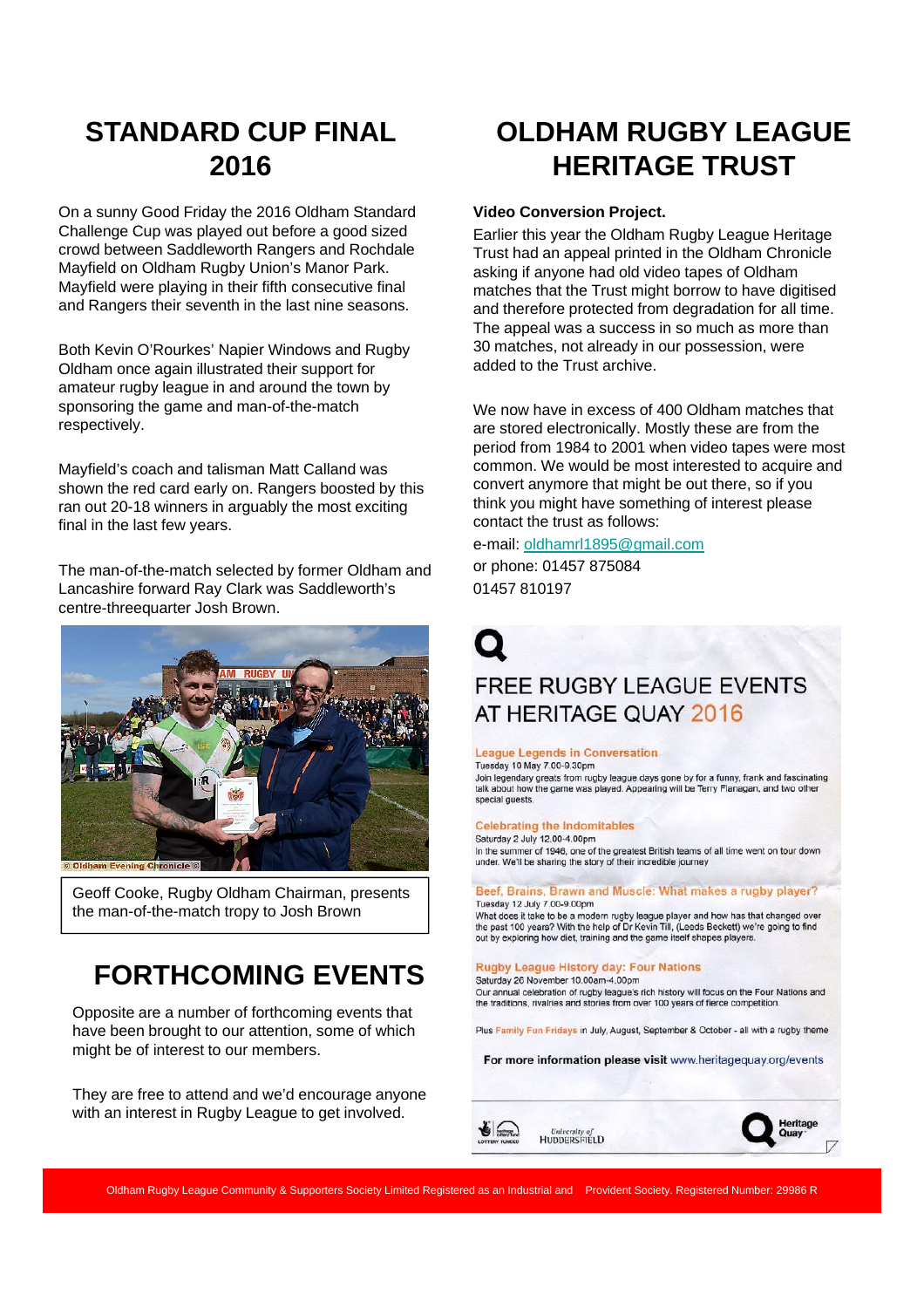## **RUGBY OLDHAM AMATEUR CLUB CHALLENGE**

| <b>Rugby Oldham Amateur Club Challenge</b> |                |                |             |                |                |            |                |            |      |  |
|--------------------------------------------|----------------|----------------|-------------|----------------|----------------|------------|----------------|------------|------|--|
| <b>Team</b>                                | P              | W              | D           | L              | L<br>(u12)     | <b>ABP</b> | <b>DBP</b>     | <b>Tot</b> | %    |  |
| <b>Fitton Hill</b>                         | 18             | $\overline{7}$ | ٠           | 11             | 3              | 35         | 13             | 72         | 4.0% |  |
| Waterhead                                  | 20             | 5              | ٠           | 15             | $\overline{4}$ | 32         | 11             | 62         | 3.1% |  |
| Hollinwood                                 | 16             | $\overline{4}$ | $\mathbf 1$ | 11             | 5              | 23         | $\overline{7}$ | 49         | 3.1% |  |
| <b>Saddleworth</b>                         | 26             | $\overline{2}$ | ٠           | 24             | $\overline{7}$ | 31         | 7              | 51         | 2.0% |  |
| <b>St Annes</b>                            | 18             | 1              | ٠           | 17             | 3              | 22         | $\overline{4}$ | 32         | 1.8% |  |
| Higginshaw                                 | $\overline{4}$ | ٠              | ٠           | $\overline{4}$ | ٠              | 3          | ٠              | 3          | 0.8% |  |

ABP = Attacking Bonus Points DBP = Defensive Bonus Points

The amateur game in Oldham suffered a season to forget in 2014/15 with relegation for Saddleworth Rangers and Oldham St. Annes while Higginshaw were unable to complete their season by virtue of a shortage of players. As a result Fitton Hill Bulldogs were the local side with the best playing record over the season enabling the club to put its name on the Rugby Oldham Challenge Trophy for the first time.



Fitton Hill drive the ball in



Dale Lowe in action

# **RUGBY OLDHAM JUNIOR CLUB CHALLENGE**

| <b>Rugby Oldham Junior Club Challenge</b> |    |    |                |                |            |            |            |      |               |  |  |
|-------------------------------------------|----|----|----------------|----------------|------------|------------|------------|------|---------------|--|--|
| <b>Team</b>                               | P  | W  | D              |                | L<br>(u12) | <b>ABP</b> | <b>DBP</b> | Tot. | $\frac{9}{6}$ |  |  |
| Waterhead                                 | 54 | 44 | $\mathbf{1}$   | 9              | 5          | 152        | 100        | 391  | 7.2%          |  |  |
| <b>Higginshaw</b>                         | 18 | 16 | ٠              | $\overline{2}$ | ٠          | 38         | 38         | 124  | 6.9%          |  |  |
| <b>St Annes</b>                           | 54 | 28 | $\overline{2}$ | 24             | 10         | 81         | 73         | 252  | 4.7%          |  |  |
| Saddlew orth                              | 58 | 31 | 2              | 25             | 11         | 87         | 74         | 269  | 4.6%          |  |  |
| ABP = Attacking Bonus Points              |    |    |                |                |            |            |            |      |               |  |  |
| DBP = Defensive Bonus Points              |    |    |                |                |            |            |            |      |               |  |  |

The 2015 Rugby Oldham Challenge Trophy was hotly contested with each of the clubs boasting some success. It is obviously difficult to maintain positive results across each of three levels (U13, U14, U15) and it is to the credit of our three leading clubs that they are able to achieve such high standards.

Meanwhile Higginshaw boasted a top quality U15 side which enjoyed 16 victories in 18 fixtures. However, Waterhead's strength in depth across the age ranges saw them secure the trophy after a season of outstanding results.



Waterhead prove victorious

# **MAN OF STEEL**

The Jos. Parr (Alco Ltd.) sponsored competition was as closely contested as ever. Based on Man of the Match Awards made by the opposition in club league fixtures the overall winner is the player receiving most nominations in the course of the season.

Dale Lowe once again proved victorious, having also won previously back in 2013